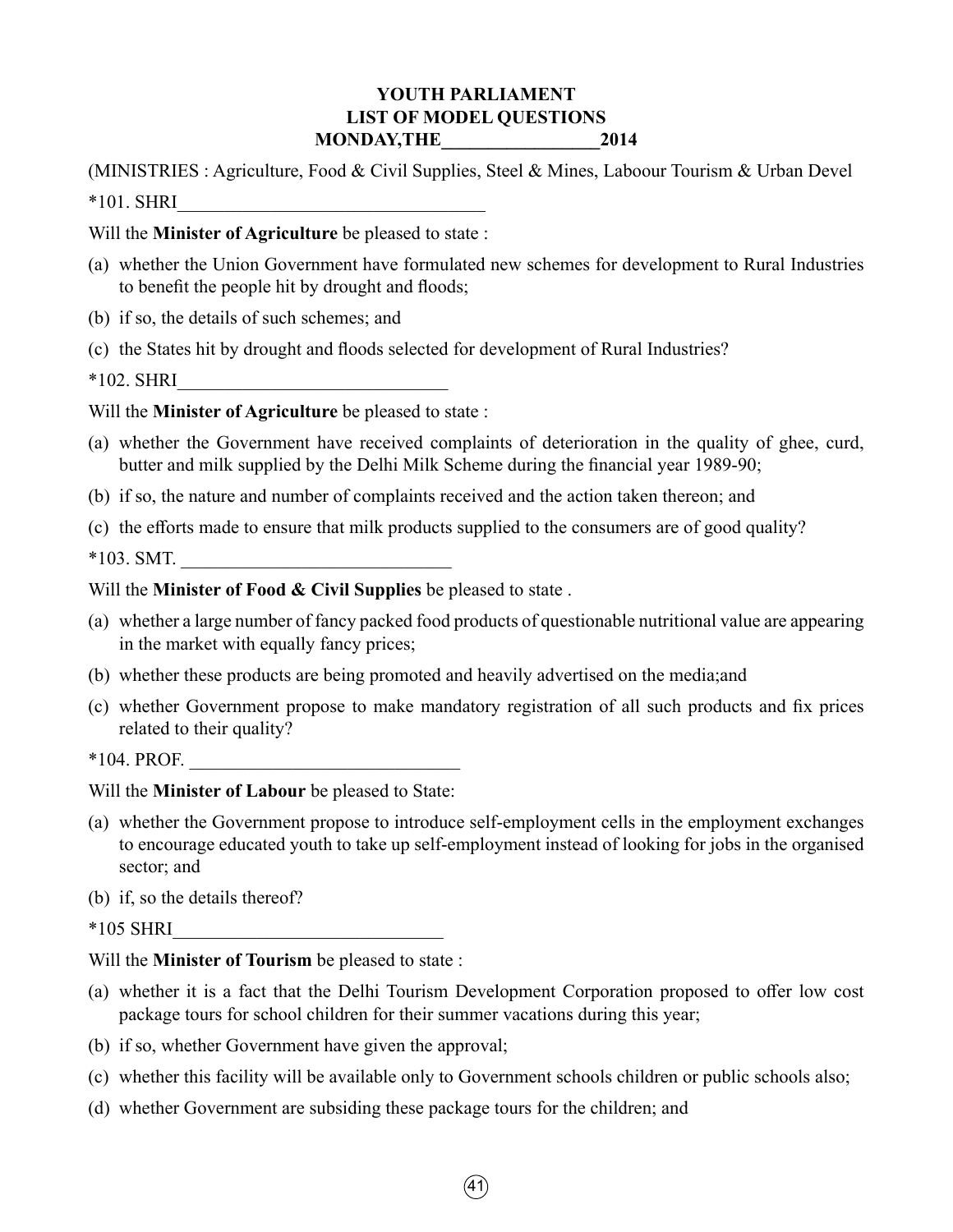(e) if so, the details thereof?

 $*$  106. SHRI

Will the **Minister of Urban Development** be pleased to state :

(a) whether Government propose to provide houses to all by 2000 A.D. ;

(b) if so, the housing schemes drawn up for the purpose so far ;

(c) the estimated demand of houses by 2000 A..D.; and

(d) the details of the Plan of Government in this regard?

\_\_\_\_\_\_\_\_\_\_\_\_\_\_\_\_\_,2014 SECRETARY-GENERAL

# **YOUTH PARLIAMENT LIST OF QUESTIONS FOR ORAL ANSWERS TUESDAY, THE \_\_\_\_\_\_\_\_\_\_\_\_\_\_\_\_, 2014**

(Ministries of Communications, Energy, Information & Broadcasting, Industry, Parliamentary Affairs, Petroleum and Natural Gas)

101. SHRI

Will the **Minister of Information & Broadcasting** be pleased to State:

- (a) the number of children's films produced in the country during the year 1987,1988 and 1989;
- (b) the number of feature films produced during the same period; and
- (c) the steps taken by the Government to increase the production of children's films?

 $*102.$  SMT.

Will the **Minister of Communications** be pleased to state :

- (a) whether a large number of complaints have been received by P&T Department from telephone subscribers regarding misuse of STD dialing facility by unscrupulous persons; and
- (b) if so, what steps the Government propose to take in this regard?

 $*103.$  PROF

Will the **Minister of Industry** be pleased to state :

- (a) whether it is a fact that there is an acute shortage of vital drugs in the capital;
- (b) if so, the reason therefore; and
- (c) whether any measures are contemplated to make these drugs available in the capital?

 $*104. \text{ DR.}$ 

#### Will the **Minister of Petroleum and Natural Gas** be pleased to state:

(a) whether substantial quantities of natural gas reserves have been located in different parts of the

 $\left(42\right)$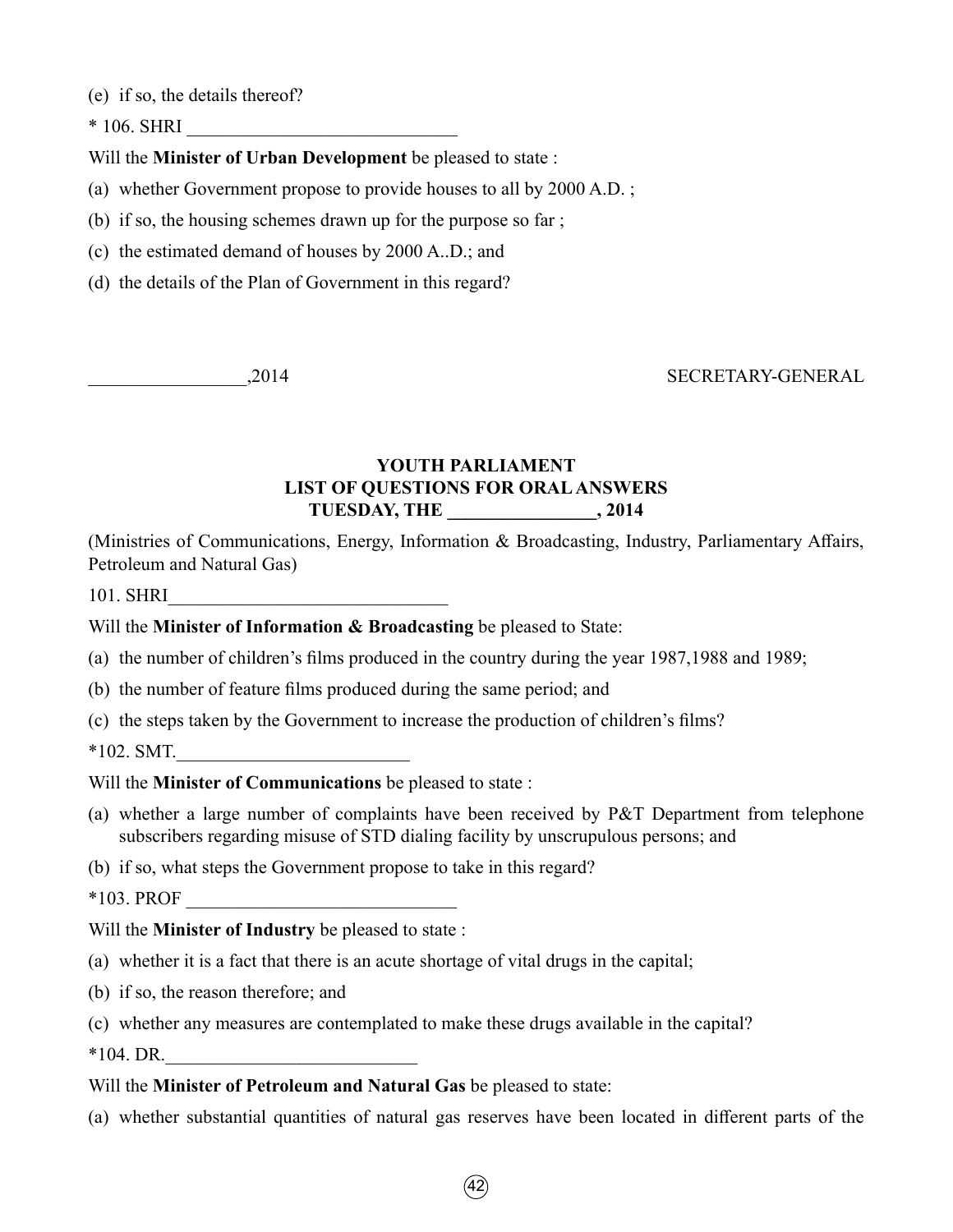country but the same are not being fully utilised;

- (b) whether any advance planning is proposed to be made in this regard; and
- (c) the steps being taken or proposed to be taken to fully expoit the natural gas reserves within a specified time limit?
- \*105 SHRI\_\_\_\_\_\_\_\_\_\_\_\_\_\_

SHRI

SHRI

## Will the **Minister of Petroleum and Natural Gas** be pleased to state :

- (a) whether the demand of LPG connection is increasing day by day;
- (b) whether the number of connections released yearly is much less than the annual booking; and
- (c) if so, the steps being taken by the Government to ease the situation?

 $*$  106. DR. \_\_\_\_\_\_\_\_\_\_\_\_\_\_\_\_:

## Will the **Minister of Parliamentary Affairs** be pleased to state :

- (a) what are the objectives of the Youth Parliament Scheme being organized by the Ministry of Parliamentary Affairs;
- (b) whether in view of the wide appreciation that the scheme has elicited from one and all it is proposed to extend it all over the country; and
- (c) whether the States/Union Territories are being given any financial assistance to implement the same?

 $*107$  PROF

### Will the **Minister of Parliamentary Affairs** be pleased to state:

- (a) how many States/ Union Territories are organizing the Youth Parliament Competitions in their Schools;
- (b) whether in order to commemorate the 40th year of Indian Independence and the Birth Centenary of Pandit Jawahar Lal Nehru National Level Competition is being organized; and
- (c) if so, the details thereof?

\_\_\_\_\_\_\_\_\_\_\_\_\_\_\_\_\_\_, 2014 Secretary –General

# **YOUTH PARLIAMENT LIST OF QUESTIONS FOR ORAL ANSWERS WEDNESDAY, THE\_\_\_\_\_\_\_\_\_\_\_\_\_\_\_\_\_\_\_\_, 2014**

(Ministries of Atomic Energy; Electronics; External Affairs; Ocean Development; Personnel, Public Grievances & Pensions; Science &Technology; Space; Defence; Home Affairs; Law & Justice; Programme Implementation; Welfare & Planning)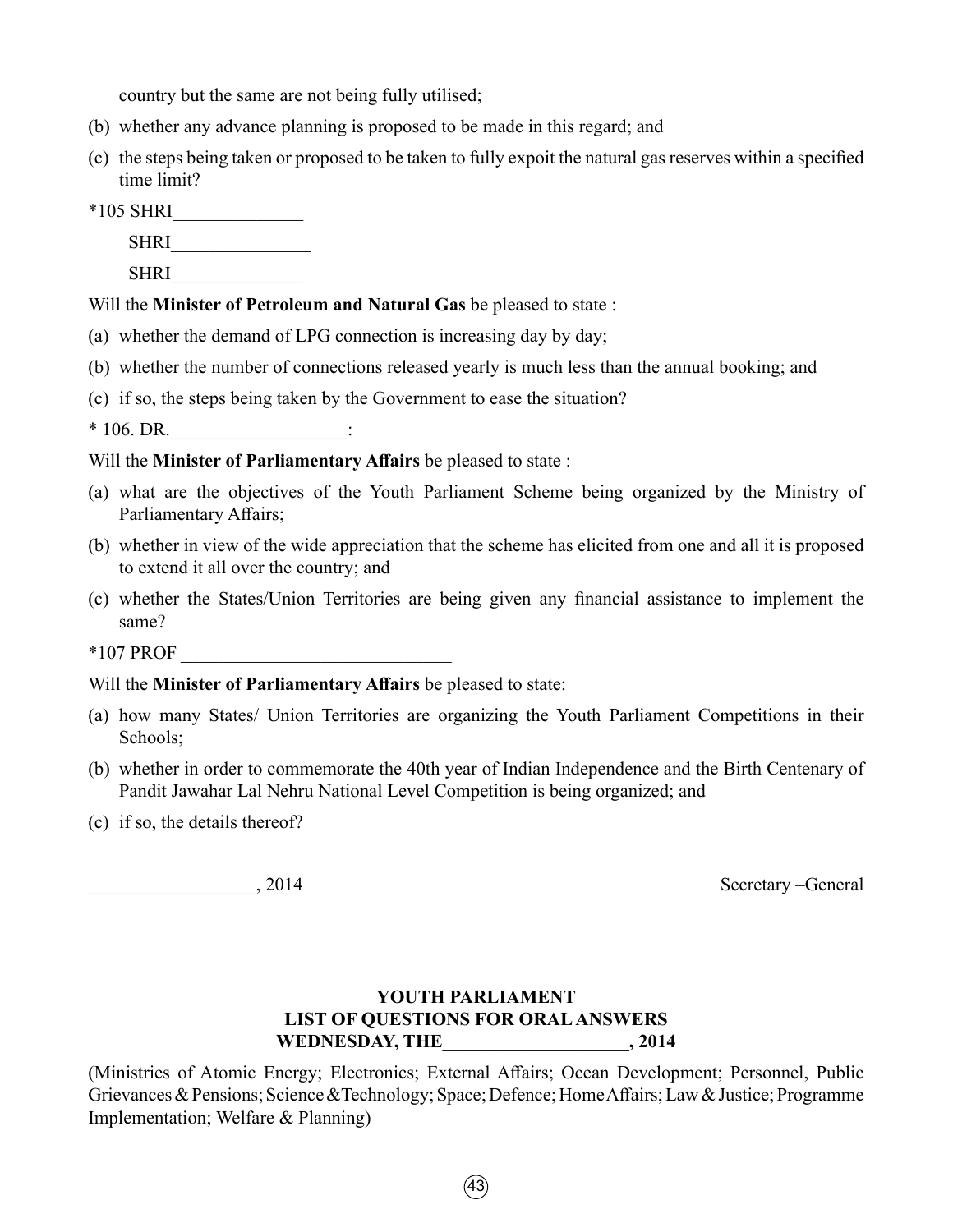$*101$  SHRI

Will the **Prime Minister** be pleased to state:

- (a) whether any scientific, controlled, independent, studies have been conducted to determine the effects of radioactivity in the vicinity of nuclear power stations on the birth rate , etc;
- (b) whether such studies in the UK, USA and elsewhere have revealed disturbing trends; and

(c) if so, the corrective steps taken/proposed to be taken?

 $*102. SMT$ 

Will the Minister of External Affairs be pleased to state the precise role and achievements of the Indian Missions abroad in projecting the country's image and what are the short-comings noticed in achieving the objectives?

 $*103$  DR.

Will the **Prime Minister** be please to state .

- (a) whether Government are aware of the indifference of Government authorities in their dealings with the public; and
- (b) if so, the steps taken to improve the situation?

\* 104. PROF\_\_\_\_\_\_\_\_\_\_\_\_\_\_\_\_\_\_\_\_\_\_.

Will the **Prime Minister** be please to state:

- (a) whether any Survey has been recently conducted to assess brain drain from the country; and
- (b) if so, the findings thereof?

 $*105.$  SHRI $\qquad \qquad \ldots$ 

Will the **Prime Minister** be please to state:

- (a) Progress made by India in space research during the last three years;
- (b) whether India is in a position to build its own satellite indigenously for space research; and
- (c) If so, the details of such project and benefits derived from project?

 $*106. SMT$  .

Will the **Minister of Defence** be pleased to state:

- (a) whether Government is aware of the recent induction of high technology weaponary in the Pakistani Armed Forces;
- (b) if so, whether the Government proposes to review the existing State of technology of defence preparedness of the country's armed forces; and
- (c) details of any other steps that the Government proposes to take to meet the situation?

 $*$  107. SHRI

#### Will the **Minister of Home Affairs** be please to state :

(a) whether Government are aware that due to the absence of policemen on duty at New Delhi Railway Station, the taxi and scooter drivers are harassing the night passengers and charging exhorbitant ate of fare :

 $\left(44\right)$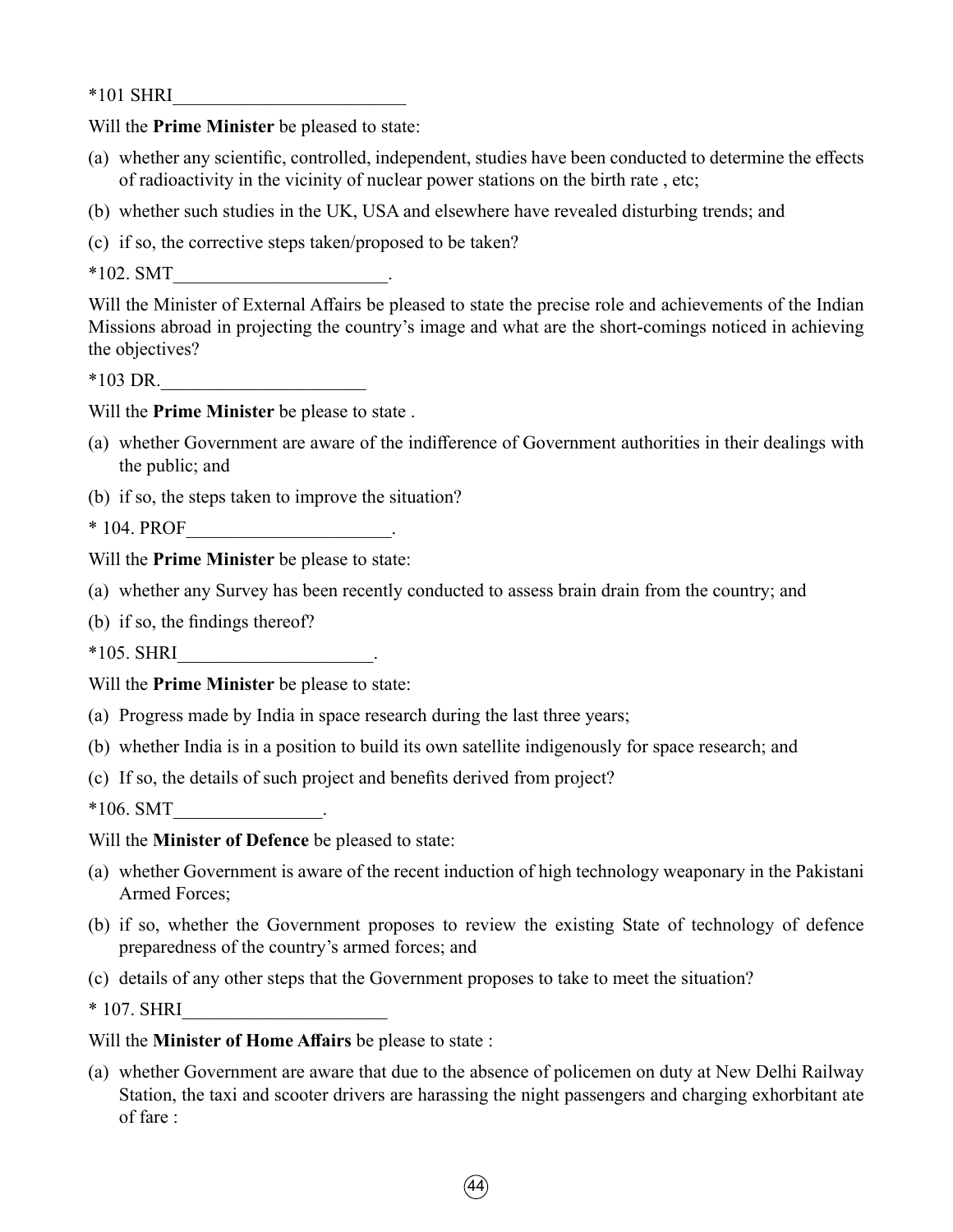- (b) if so, the action taken against such scooter and taxi drivers;
- (c) whether policemen are posted there and if not, the reasons therefore;
- (d) whether any surprise check was conducted by the senior police officials; and
- (e) if so, the finding thereof?

# \_\_\_\_\_\_\_\_\_\_\_\_\_\_\_\_\_\_\_\_\_\_\_, 2014 SECRETARY-GENERAL

# **YOUTH PARLIAMENT LIST OF QUESTIONS FOR ORAL ANSWERS THURSDAY, THE\_\_\_\_\_\_\_\_\_\_\_\_\_\_\_\_2014**

(Ministries of Civil Aviation, Environment & Forests, Health and Family Welfare, Human Resource Development, Railways and Surface Transport)

 $*101.$  SMT.

Will the **Minister of Civil Aviation** be pleased to state :

- (a) whether the incoming passengers at the Indira Gandhi International Airport have to spend a great deal of time to collect their baggage;
- (b) if so, the reason thereof;
- (c) whether this is partly because of the inordinately long time taken by the loaders and the slow pace of drivers to carry the baggage to the baggage lifting counters; and
- (d) if so, the action Government are taking so that tourists and passengers are not put to inconvenience?
- \*102. SHRI\_\_\_\_\_\_\_\_\_\_\_\_\_\_\_\_\_\_\_\_

 $DR.$ 

Will the **Minister of Environment & Forests** be pleased to state:

- (a) whether it is a fact that the desert is marching towards India due to the repeated failure of monsoon and indiscriminate deforestation;
- (b) if so, the steps contemplated to check it; and
- (c) whether the views of experts in this regard have also been taken into consideration?

\* 103. PROF.

- Will the **Minister of Environment & Forests** be pleased to state;
- (a) whether industrial air pollutants effect trees particularly mango trees;
- (b) if so, whether any efforts have been made to check the industrial air pollutants to save the vegetation; and

 $(45$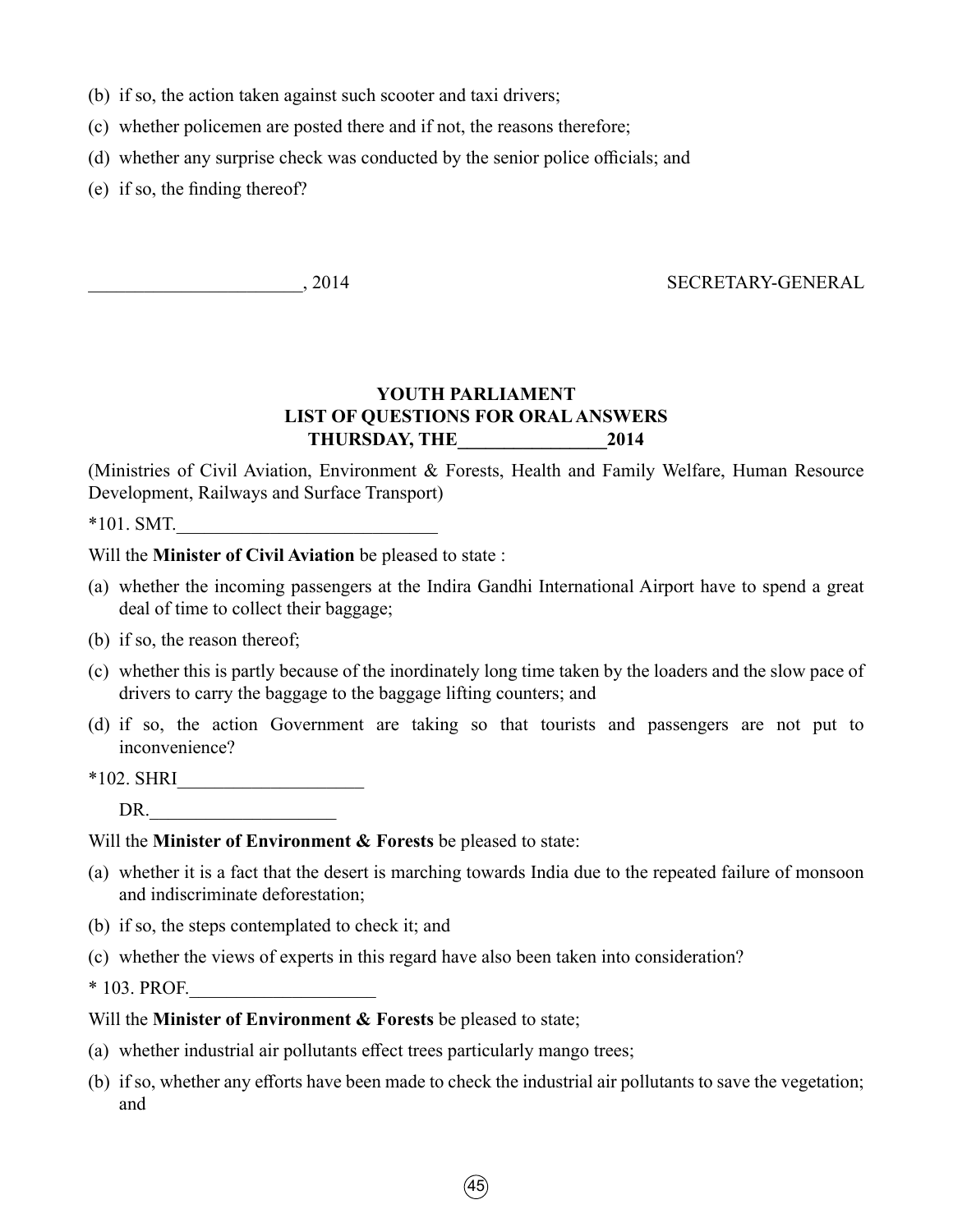(c) the efforts made to save the trees so effected and whether any research has been done in this regard?

104. DR. \_\_\_\_\_\_\_\_\_\_\_\_\_\_\_\_\_\_\_\_\_\_\_\_

SHRI \_\_\_\_\_\_\_\_\_\_\_\_\_\_\_\_\_\_\_\_\_\_

Will the **Minister of Health & Family Welfare** be please to state :

- (a) whether about 8 lakh people die every year due to cancer from smoking and if so, the details thereof; and;
- (b) the annual expenditure and investment on treatment cancer in the country including hospital beds and other supporting infrastructure ;

\*105. DR. \_\_\_\_\_\_\_\_\_\_\_\_\_\_\_\_\_\_\_\_\_\_\_\_

SHRI \_\_\_\_\_\_\_\_\_\_\_\_\_\_\_\_\_\_\_\_\_\_

Will the **Minister of Human Resource Development** be please to state :

- (a) whether the Government propose to introduce computer Education in the Higher Secondary Schools;
- (b) if so, the names of States, where such education is likely to be introduced ;
- (c) by what time it will start functioning ?

 $*106$  DR.

## Will the **Minister of Human Resource Development** be please to state

- (a) the assistance given by the Union Government during the year (1989-90): in the country state-wise for play-fields, stadium, gymnasia and rural support centres and sports complexes:
- (b) what are the guidelines for giving financial assistance to the State?

 $*107.$  SHRI

Will the **Minister of Railways** be pleased to state :

- (a) whether any special plan is in the offing to upgrade the standard of railway stations;
- (b) the steps being taken to improve hygiene and cleanliness on railway station;
- (c) whether the water supplied at most of the stations contains large quantity of harmful bacteria; and
- (d) if so the steps being taken in this regard?

\_\_\_\_\_\_\_\_\_\_\_\_\_\_\_\_\_\_\_, 2014 SECRETARY GENERAL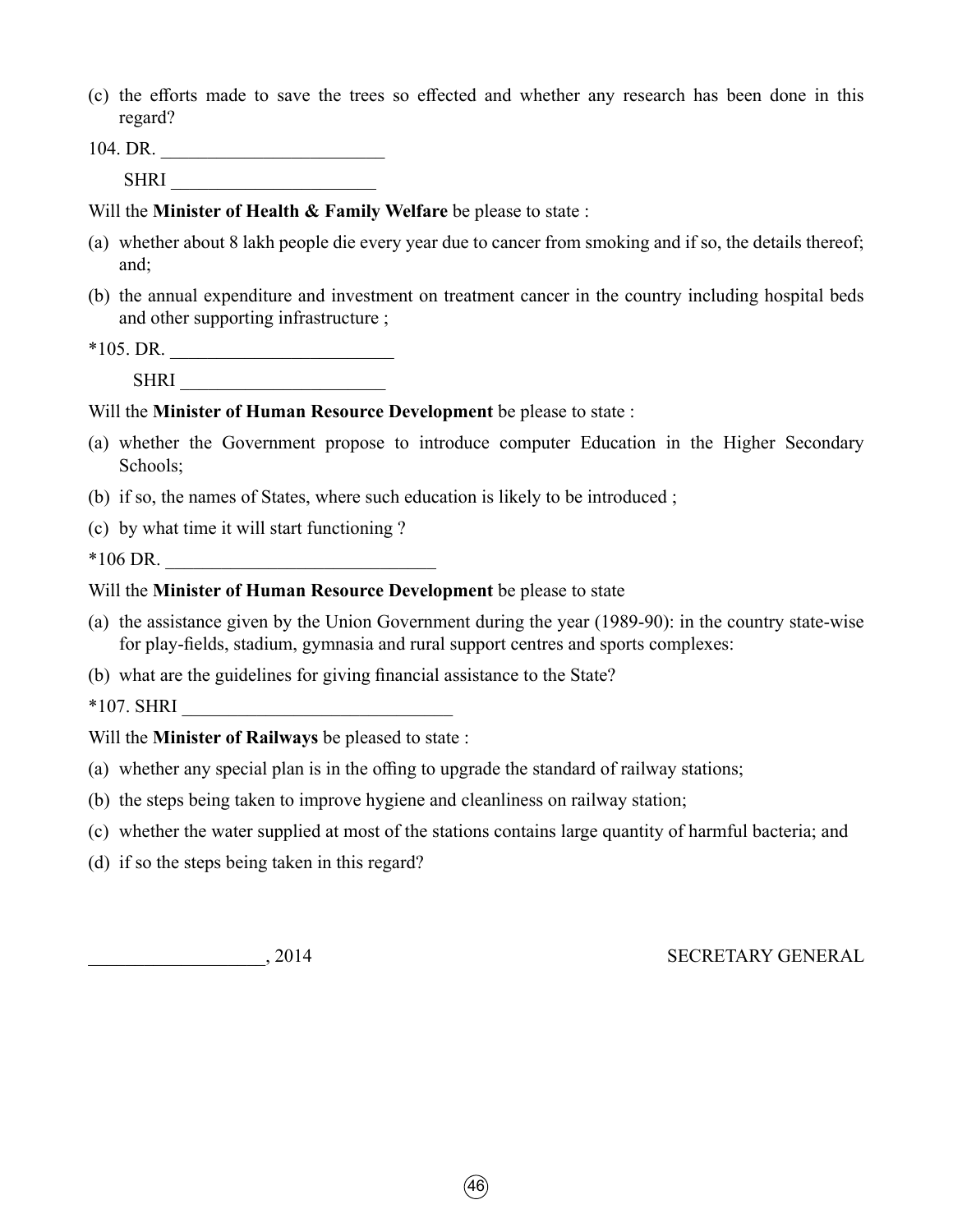# **YOUTH PARLIAMENT LIST OF QUESTIONS FOR ORAL ANSWERS FRIDAY, THE \_\_\_\_\_\_\_\_\_\_\_\_\_\_\_, 2014**

(Ministries of Commerce, Finance, Textiles & Water Resources)

 $*101.$  SHRI

Will the **Minister of Commerce** be pleased to state :

- (a) whether the Government have a proposal to help some African Countries in setting up industries there;
- (b) if so, the steps taken in that regard ; and
- (c) the details of the proposal of Government?

\* 102. SHRI\_\_\_\_\_\_\_\_\_\_\_\_\_\_\_\_\_\_\_\_\_\_\_\_

Will the **Minister of Finance** be pleased to state :

- (a) whether the Government have received representations that there should be parity of prices between agricultural and industrial commodities;
- (b) if so, the reaction of Government thereof ?
- $*103. SMT.$ DR.  $\qquad \qquad$  :

Will the **Minister of Finance** be pleased to state:

- (a) whether the Reserve Bank of India in its report on currency and finance has expressed serious concern over step rise in prices and has emphasized the need to curb the trend through proper policy measures; and
- (b) if so, the policy measures adopted and the results achieved so far ?

 $*104.$  SHRI

- Will the **Minister of Textiles** be pleased to state:
- (a) whether it is a fact that Indian Apparels do not have fashion image in the Affluent Western countries as reported in Economic Times dated 12th January, 1988; and
- (b) if so, the steps taken /proposed to be taken by the Government to encourage Indian Garment exporters to produce garments of good taste for boosting up the garment exports?

 $*$  105. SMT.  $\vdots$ 

Will the **Minister of Water Resources** be pleased to state :

- (a) whether there has been acute shortage of water in many parts of the country during the last 3 years;
- (b) if so, whether Government have received any plans/proposals from the State/Union Territory Govt./ Admn. regarding financial assistance for providing water or enhancing water supply in the areas hard hit by water scarcity; and
- (c) if so, the action taken by Government in this regard?
- \* 106. PROF.\_\_\_\_\_\_\_\_\_\_\_\_\_\_\_\_\_\_\_\_\_\_\_\_\_\_\_\_\_\_ :